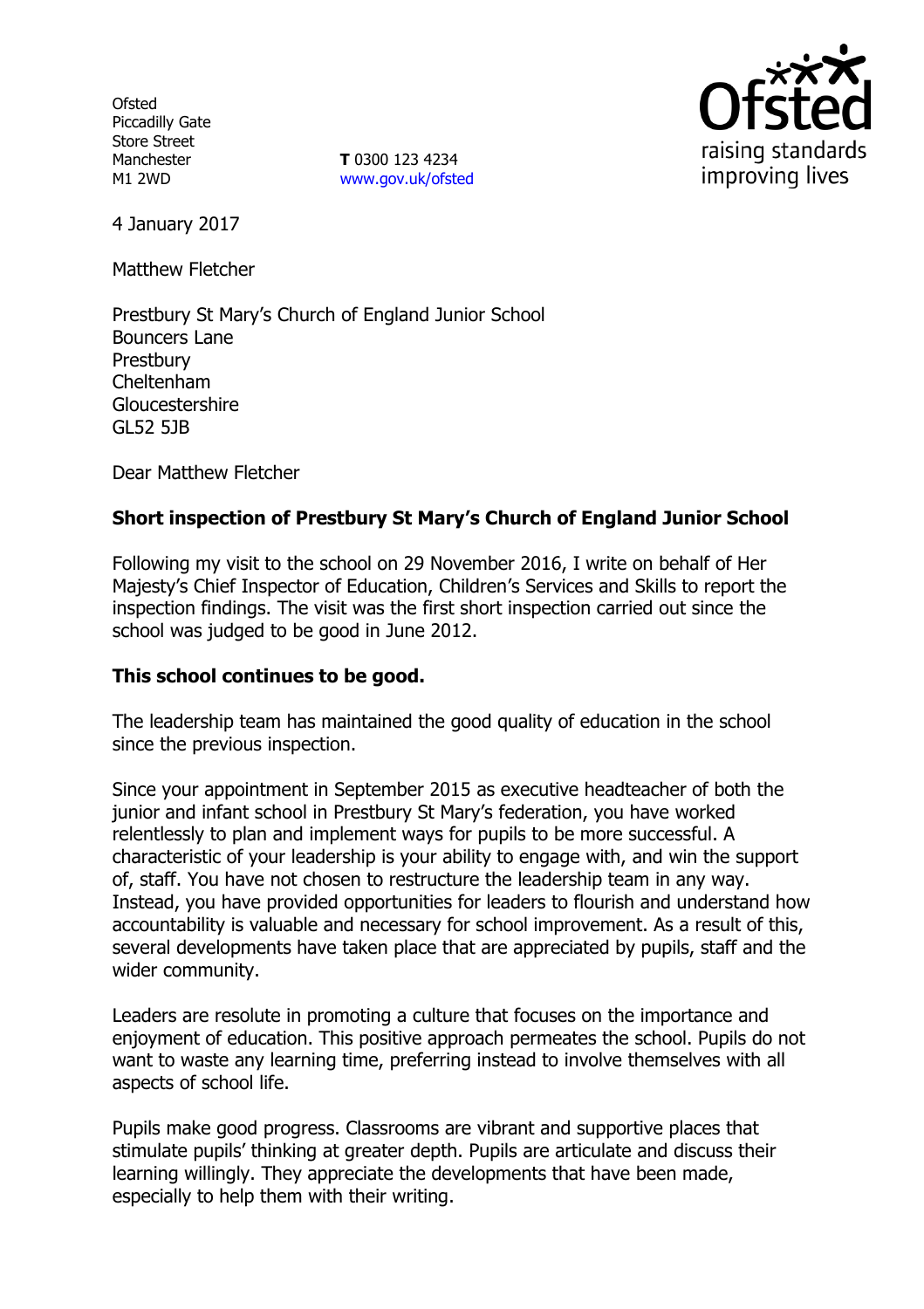

### **Safeguarding is effective.**

Governors and the leadership team have ensured that safeguarding arrangements are fit for purpose and that records are high-quality and detailed. Staff are trained well on how to keep pupils safe from abuse, sexual exploitation, radicalisation and extremism. Staff work sensitively with parents and external agencies to monitor and support the more vulnerable pupils.

## **Inspection findings**

- Leaders have a perceptive and accurate awareness of the school's strengths and weaknesses and have planned improvement activities accordingly. Pupils are making better progress throughout the school in the core subjects of English and mathematics.
- The most able pupils achieve the expected level of progress but too many of them are not achieving at the highest levels of which they are capable. School leaders are aware of this and are taking action to remedy this situation. There are emerging signs of improvement, particularly in mathematics. Teachers explore the application of mathematical skills with pupils more effectively. Pupils are solving problems and using mathematical reasoning more frequently, especially in Years 5 and 6.
- The use of additional government funding for disadvantaged pupils and those who have special educational needs and/or disabilities is monitored well by governors and leaders. They evaluate the impact of actions carefully. As a result, these pupils attend school more regularly and are making better progress.
- The most able disadvantaged pupils are working as well as their peers. Any barriers to their learning, for example not having the right equipment, have been removed by the wise use of pupil premium funds.
- The curriculum is broad and balanced. There has been detailed work in subjects, especially English and mathematics, to assess the skills needed as pupils move through the school. Pupils' knowledge and understanding is embedded and deepened well as they move from year to year and from topic to topic.
- Teachers' subject knowledge is good. This helps them to plan learning competently. Teachers ask questions which probe learning and deepen pupils' understanding effectively.
- $\blacksquare$  The school is updating its policy on marking and feedback to reflect the systems that have changed for the better since the appointment of the executive headteacher. However, sometimes work is not evaluated well enough to help pupils extend their knowledge, understanding and skills further.
- $\blacksquare$  Pupils of all ages read well and enjoy the opportunities they are given to do this. They are excited by challenging vocabulary and relish the chance to improve their writing by extending their choice of words.
- **Parents are very supportive of the school. Among the many comments received,** this one sums up the feelings of the majority: 'The school has a fantastic staff team who are incredibly well led by the headteacher and the senior leadership team. The job they do is tremendous.'
- The majority of pupils take pride in their work and want to do their best at all times.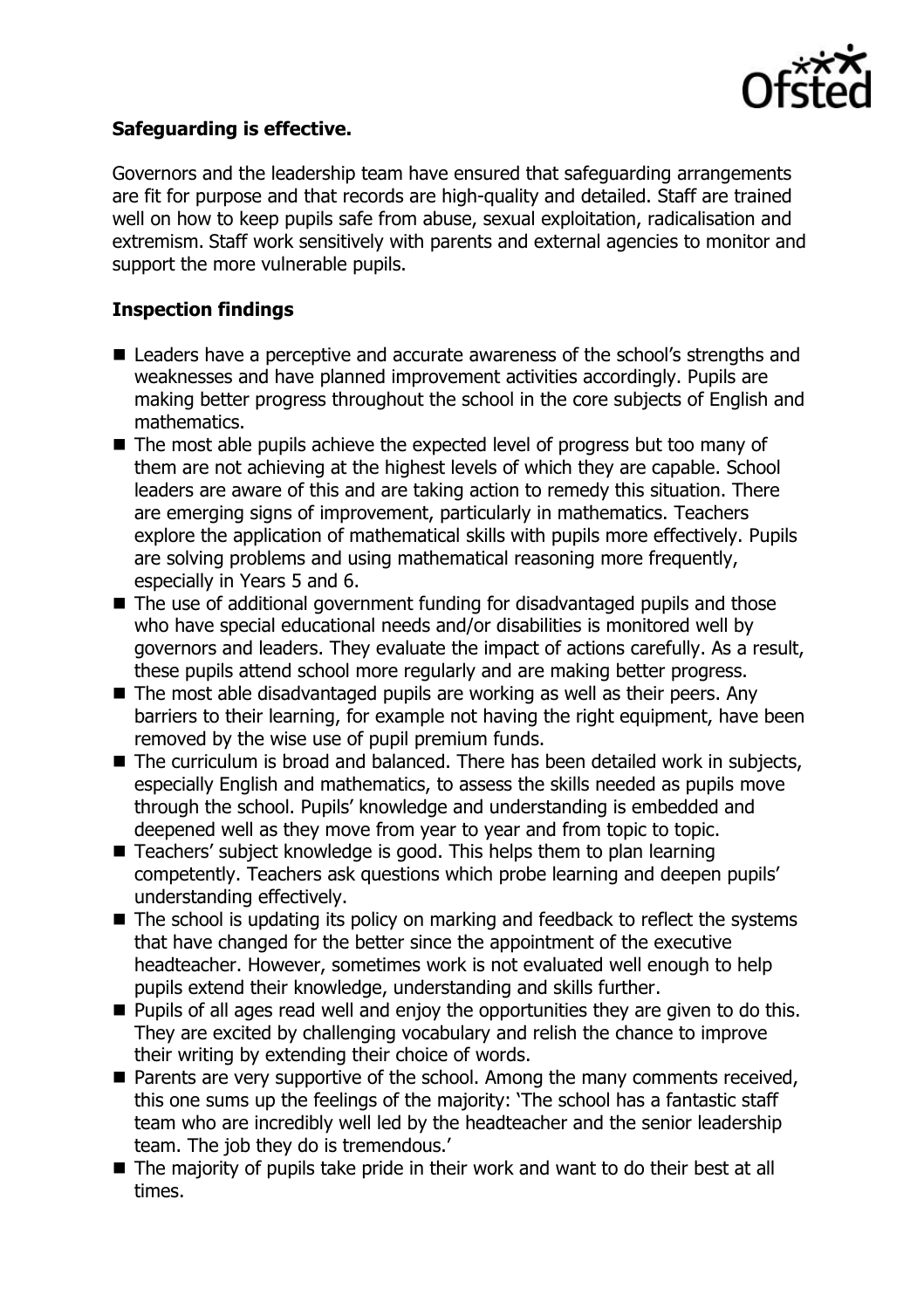

- **Pupils are happy at school and feel safe. Their responses to the online Ofsted** pupil survey were overwhelmingly positive.
- The spiritual, moral, social and cultural education of the pupils is a strength of the school. The Christian ethos pervades the school in a variety of ways, visually and physically as well as educationally and emotionally.
- Pupils are not as well prepared for life in modern Britain. Not enough is done to help them understand the fundamental British values of democracy and the rule of law.
- Governors are keen to support the school but need to provide a stronger and more strategic role with regards to the progress of the federation.

### **Next steps for the school**

Leaders and those responsible for governance should ensure that:

- Teachers' feedback helps pupils to extend their knowledge, understanding and skills further on a regular basis
- $\blacksquare$  the most able, including those who are disadvantaged, are provided with challenge to deepen their thinking, write at a greater depth and reason more proficiently in mathematics
- British values are embedded within the wider curriculum so that pupils are prepared for life in modern Britain through the promotion of the fundamental British values of democracy, the rule of law, individual liberty and mutual respect for and tolerance of those with different faiths and beliefs and for those without faith
- qovernors build on their prior experiences and recognise the greater accountability necessary as leaders of a federation.

I am copying this letter to the chair of the governing body, the director of education for the Diocese of Gloucester and the director of children's services for Gloucestershire. This letter will be published on the Ofsted website.

Yours sincerely

Kathy Maddocks **Her Majesty's Inspector**

# **Information about the inspection**

The key lines of enquiry were:

- What have leaders and governors done to improve the quality of teaching across the school, especially with regard to writing and mathematics?
- What are leaders doing to improve the outcomes for the most able and the most able disadvantaged pupils?
- What have leaders done to improve the attendance of the most vulnerable pupils?